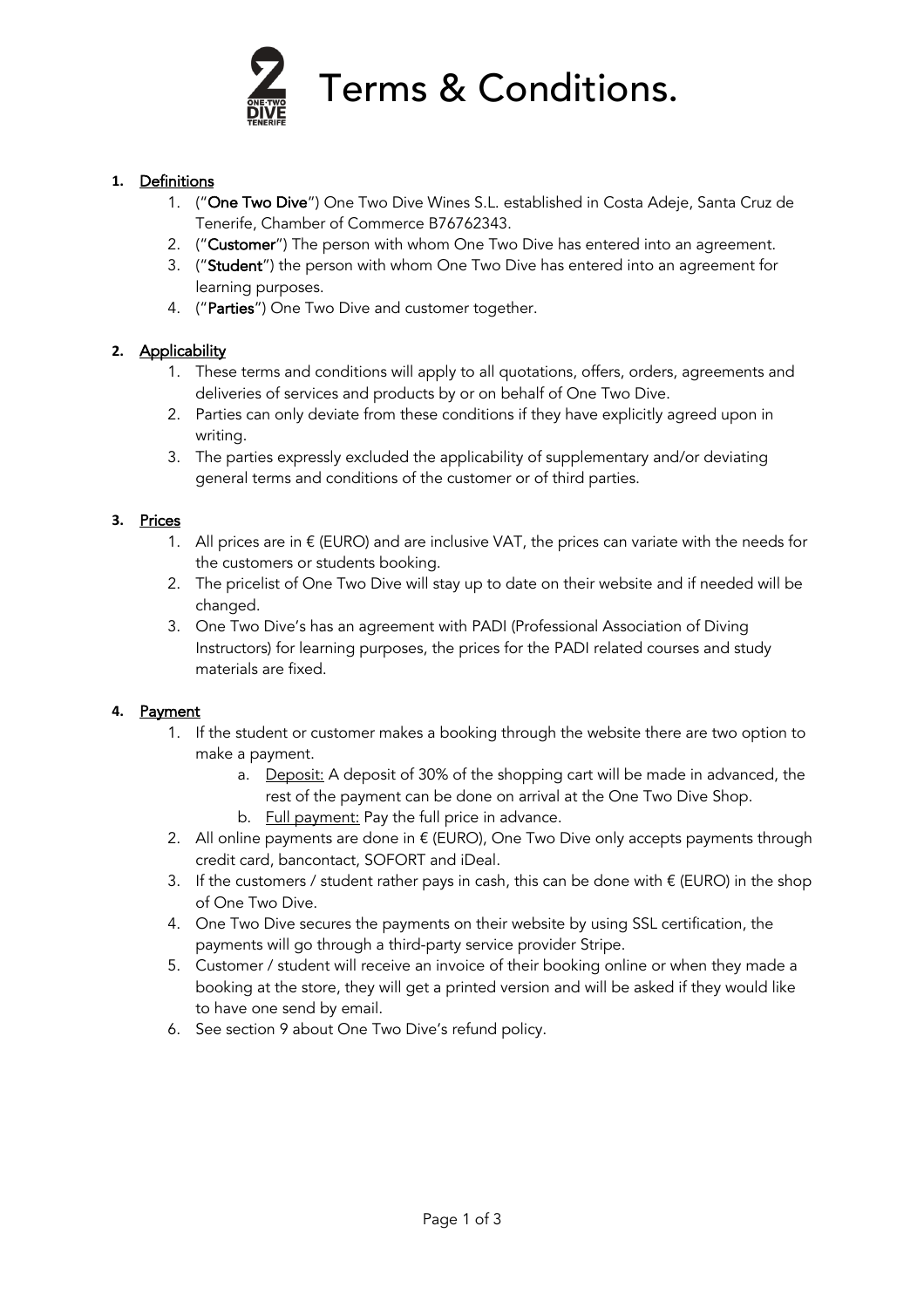## **5.** Health & Medical Statement

- 1. All customers must be in a good health to attend any service or course provided by One Two Dive. Students and introduction divers are required to complete a brief medical questionnaire.
- 2. If a student answered yes on any of these questions on the first page of the medical statement, they would need to visit a doctor and obtain medical approval before registering for the course.
- 3. If a student answered yes on any of these questions on the first page of the medical statement and already registered for the course, they need to visit a local doctor and obtain medical approval.
- 4. If a student hasn't received a medical approval after registering for the course, see the One Two Dive refund policy in section 9.
- 5. The students need to allow at least 18 hours to pass before flying after diving.

# **6.** Certification

- 1. Customer with a certification may participate in scuba diving activities, unless they are enrolled in scuba training program or Introduction dive and under the direct supervision of their certified instructor or a divemaster.
- 2. All customers and students must accept full responsibility for themselves, their actions and their equipment.
- 3. If a customer is unable to provide a proof of certification, One Two Dive reserve the right to not allow them to go diving.

# **7.** Broken or lost material

- 1. In case of lost or damaged equipment that happened because of incorrect, irresponsible or inappropriate use by the student or customer we will charge at cost price.
- 2. The student and customer are responsible for their own personal belongings, One Two Dive is not liable for any loss, damage or theft.

## **8.** Cancelation

- 1. In the case that a cancelation has been made by One Two Dive due to weather conditions as explained below or for any other reason.
- 2. Weather Conditions: If the weather on the day of course or diving trip prevents parties from having a safe experience the student / customer will be informed that the trip is cancelled or the need to change the course or diving trip to another location or day.
- 3. In the event of light rain without strong winds or any safety risks One Two Dive will not cancel any courses or diving trips.
- 4. Course or dive schedule is subject to change without any prior notice in accordance with weather conditions for both parties safety.
- 5. One Two Dive cannot be held responsible for adverse unforeseen weather conditions, involving rough seas and poor visibility.
- 6. It's recommended to have a travel & cancellation insurance policy that covers for unforeseen circumstances.